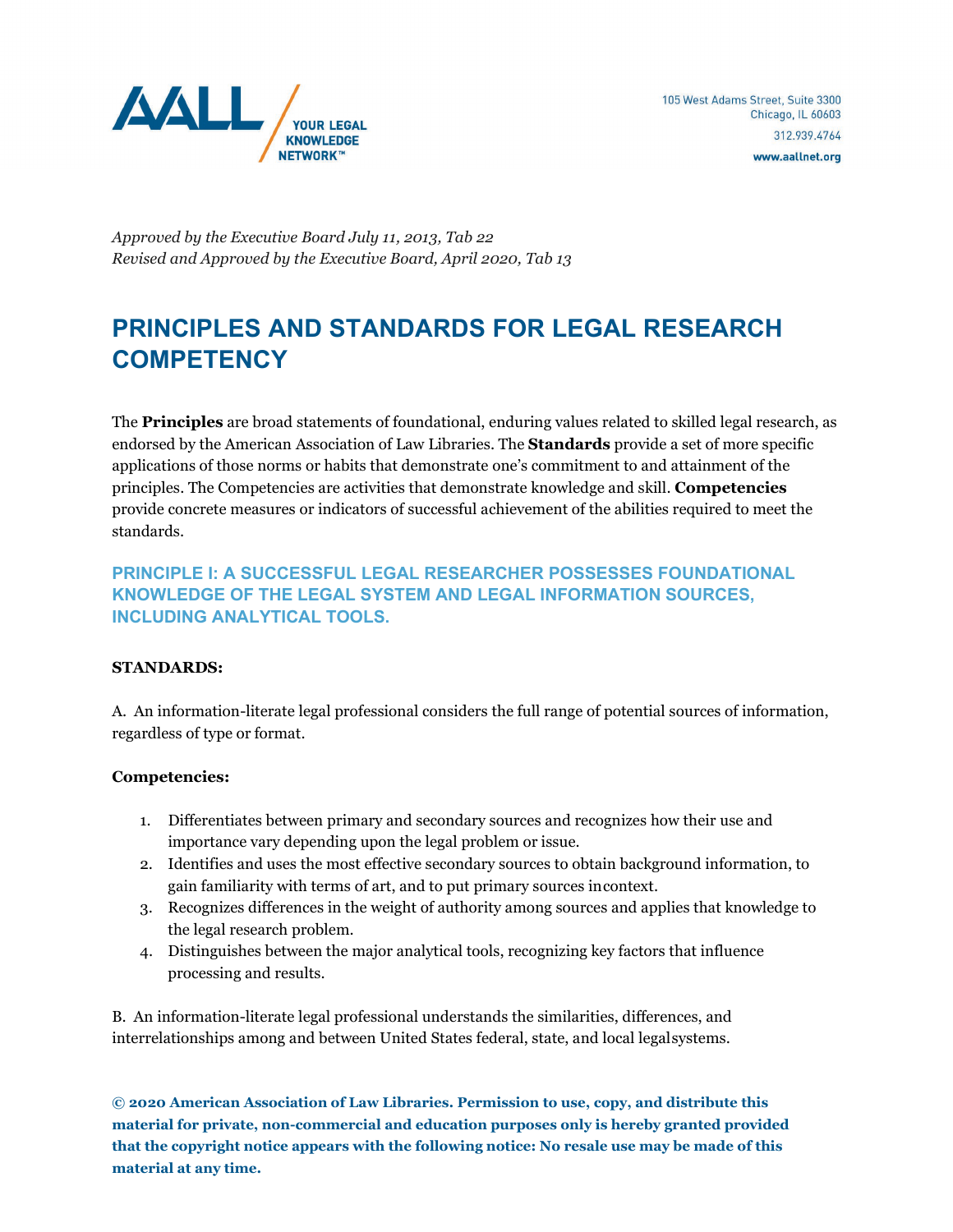

# **Competencies:**

- 1. Distinguishes between federal, state, and local systems of government; and understands the processes and the interrelationships among them on alllevels.
- 2. Knows which legal information is produced, organized, and disseminated across levels and branches of government.
- 3. Identifies appropriate resources to locate the legislative, regulatory, and judicial law produced by the respective government bodies.
- 4. Understands and distinguishes between different types of primary law sources,and the weight, reliability, and binding or persuasive authority of each source.

C. An information-literate legal professional understands the structure and interrelationships between and among foreign and international legal systems.

# **Competencies:**

- 1. Recognizes that there are diverse structural frameworks for the various legal systems within the global community.
- 2. Recognizes basic similarities, differences, and interrelationships among and between various types of legal regimes, e.g., United States law, foreign law, and international law.
- 3. Identifies information resources, including analytical tools, that will increase depth and breadthof knowledge regarding a specific legal system.
- 4. Recognizes that other countries and supranational organizations may produce, organize, and disseminate their legal information in different ways, and knows how to find the needed information for a particular legal system.

# **PRINCIPLE II: A SUCCESSFUL LEGAL RESEARCHER GATHERS INFORMATION THROUGH EFFECTIVE AND EFFICIENT RESEARCH STRATEGIES.**

# **STANDARDS:**

A. An information-literate legal professional selects appropriate research sources.

# **Competencies:**

- 1. Identifies and analyzes the appropriate legal issues that need to be researched.
	- a. Identifies and analyzes the appropriate non-legal issues that need to be researched.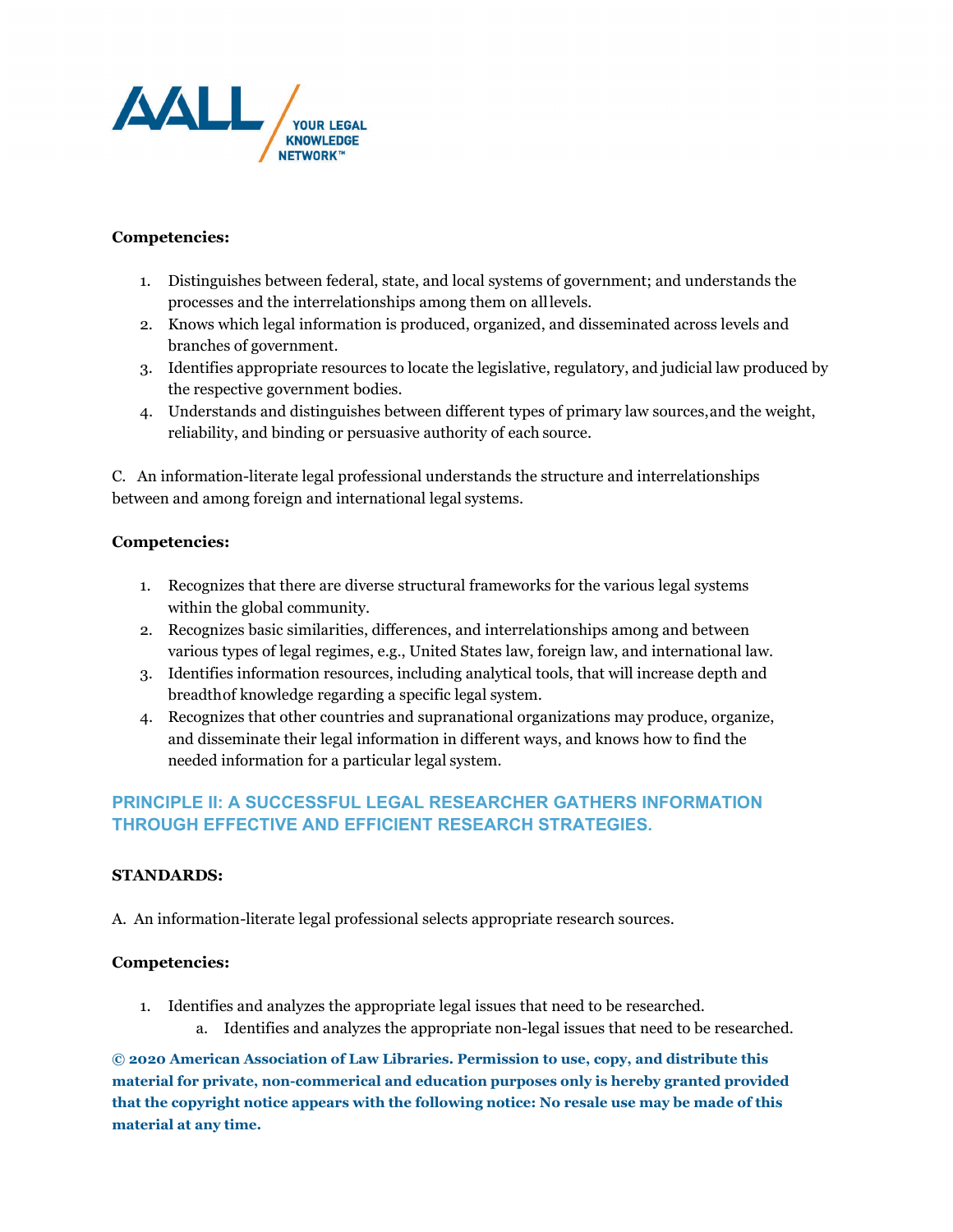

- 2. Recognizes the authority or authorities governing particular legal issues.
- 3. Knows which print or digital, primary or secondary, sources contain appropriate and current content on the issue being researched.
- 4. Recognizes how tools facilitate research tasks due to content or organization, such as use of controlled vocabulary, synopses, annotations, finding aids, or headnotes.
- 5. Knows how to check the content of sources and validate the completeness and currency of the selected sources.
- 6. Supplements or validates preliminary results with additional tools.
- 7. Consults with legal information professionals to correct any resource knowledge gaps.
- 8. Identifies any confidentiality or technological risks associated with the use of various research sources or methods.

B. An information-literate legal professional constructs and implements efficient, cost-effective search strategies.

# **Competencies:**

- 1. Articulates the precise legal issues that need to be researched.
- 2. Develops an appropriate research plan for each discrete issue.
- 3. Knows how to appropriately use available information resources and analytical tools to research and understands the relative advantages of different methods of finding information.
- 4. When using online search platforms,
	- a. Differentiates among various available online search platforms toemploy those that are best suited to the task at hand, and
	- b. Understands the operation of both free and subscription search platforms to skillfully craft appropriate search queries; and,
	- c. Possesses a basic understanding of the means by which online search platforms process queries and generate results, including the potential of algorithmic bias associated with machine learning.
- 5. Identifies the most cost-efficient sources, calculating cost of use against time on research.

C. An information-literate legal professional confirms and validates research results, incorporating existing work product and expertise.

# **Competencies:**

1. Understands the necessity of validating case holdings through the use of citators or other citation-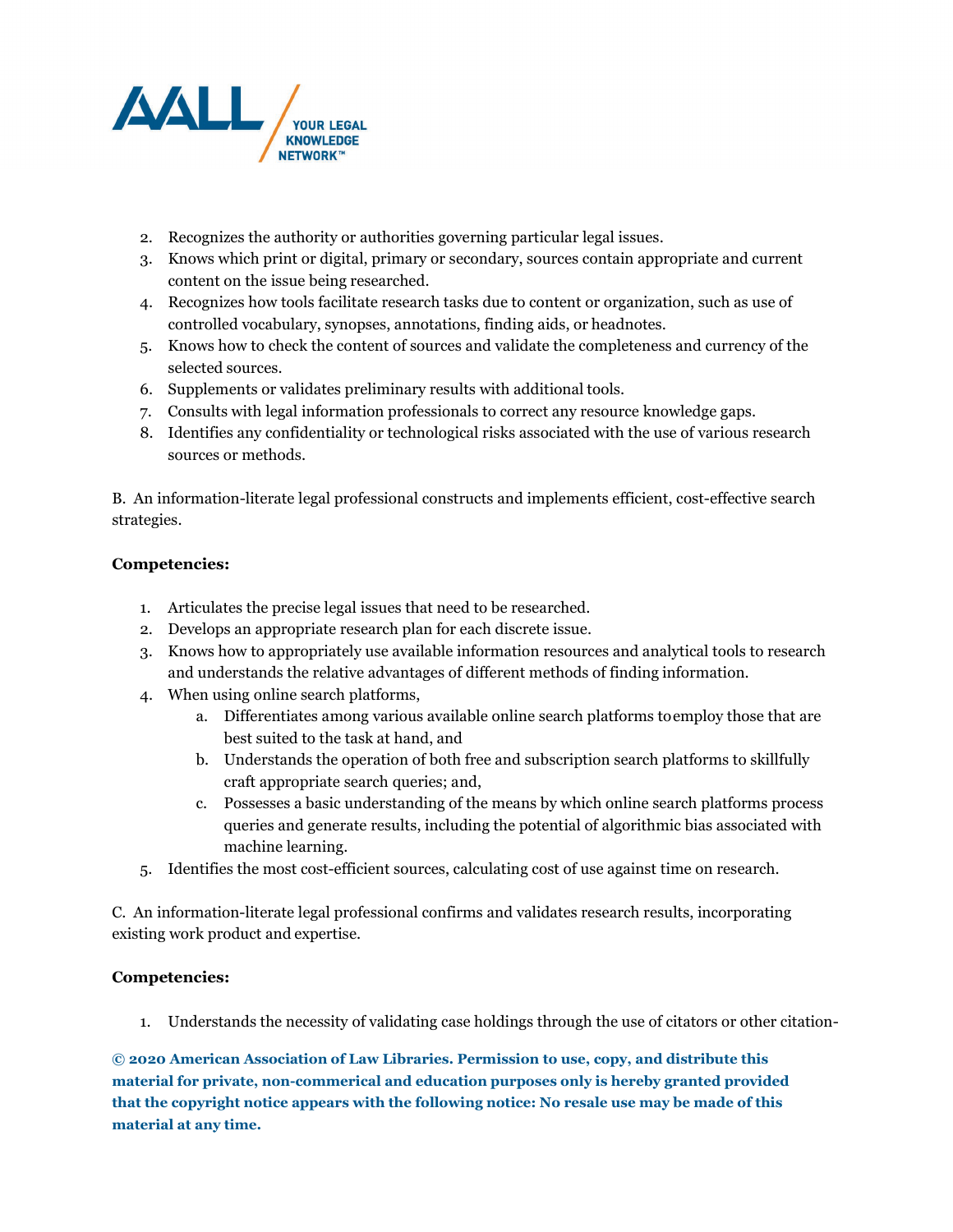

based methods of updating case law.

- 2. Analyzes research results using prior knowledge and experience on the topic in particular, as well as one's general knowledge of legal principles.
- 3. Recognizes the benefits of requesting assistance from knowledgeable individuals and consulting an institution's knowledge management system.
- 4. Understands when to stop the research process.
- D. An information-literate legal professional documents research strategies.

# **Competencies:**

- 1. Records all pertinent information for future reference, such as:
	- a. resources and methods used,
	- b. information considered, and
	- c. reasons for selecting or rejecting various authorities or resources.
- 2. Understands and utilizes proper citation forms.

# **PRINCIPLE III: A SUCCESSFUL LEGAL RESEARCHER CRITICALLY EVALUATES INFORMATION.**

# **STANDARDS:**

A. An information-literate legal professional knows that information quality varies.

# **Competencies:**

- 1. Consistently applies criteria to evaluate the reliability of information, including training and validation data sets, considering but not limited to
	- a. Authority,
	- b. Credibility;
	- c. Currency;
	- d. Authenticity;
	- e. Relevance; and,
	- f. Bias.
- 2. Understands that these criteria are relevant for both print and digital formats, and legal and nonlegal, sources.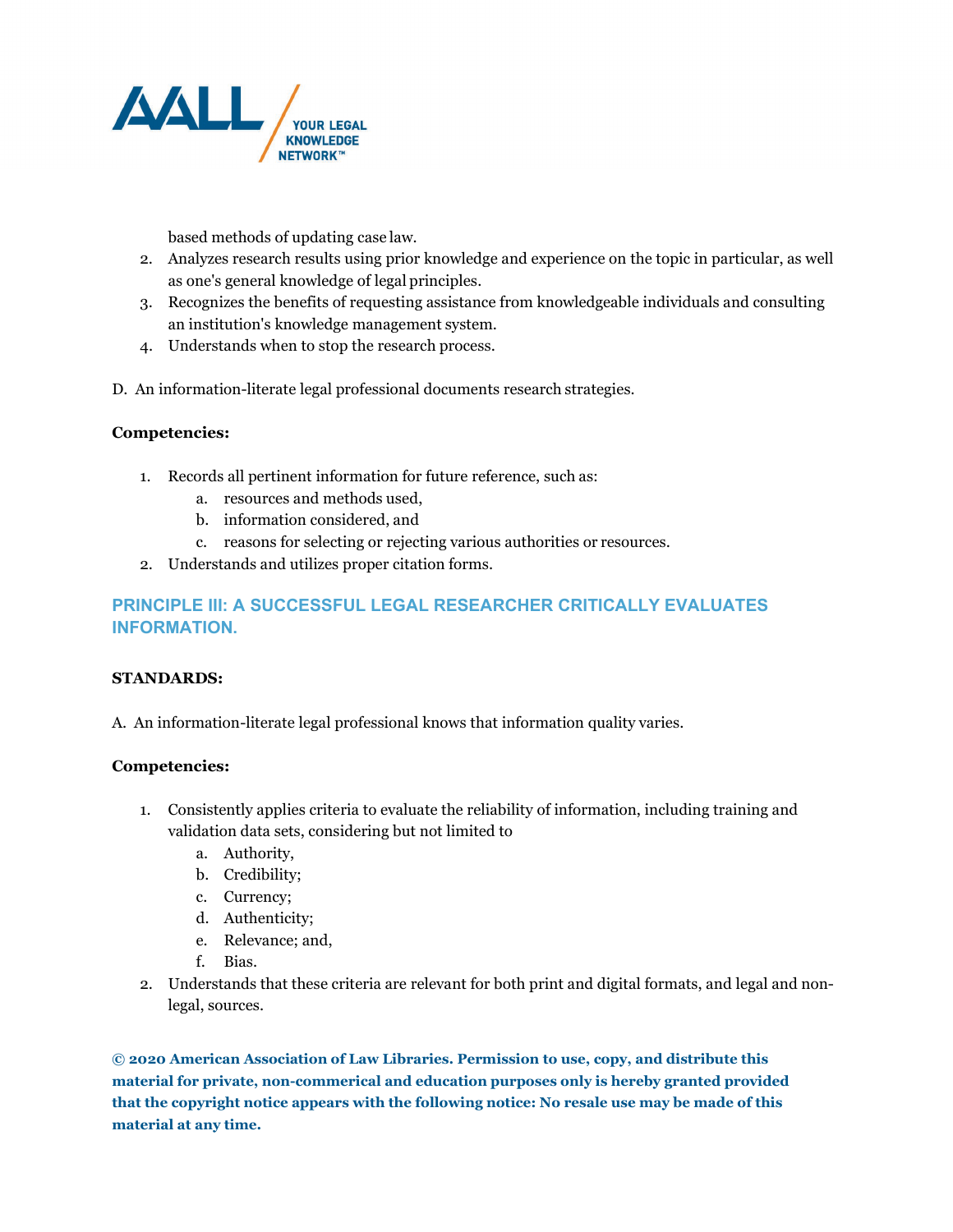

B. An information-literate legal professional evaluates legal information through cost-benefit analyses.

# **Competencies:**

- 1. Understands that there are costs associated with legal research, regardless of type, publisher, or format.
- 2. Demonstrates cognizance of the intersection of cost and efficiency in the selection of information format and exercises professional judgment to choose the best source to serve the research parameters.
- 3. Understands the costs and benefits of mediated and disintermediated searching and uses this knowledge to revise research strategies when necessary.

C. An information-literate legal professional understands the importance of reviewing information obtained.

# **Competencies:**

- 1. Clarifies or refines the research question as needed.
- 2. Updates or expands the research.
- 3. Identifies and addresses any contradictory authority.

# **PRINCIPLE IV: A SUCCESSFUL LEGAL RESEARCHER APPLIES INFORMATION EFFECTIVELY TO RESOLVE A SPECIFIC ISSUE OR NEED.**

# **STANDARDS:**

A. An information-literate legal professional uses analytical reasoning to formulate an effective research strategy for addressing issues of law.

# **Competencies:**

- 1. Synthesizes legal doctrine by examining cases similar, but not identical, to cases that are the current focus of research, in order to articulate how courts should apply current authoritative and relevant case law.
- 2. Uses research results to craft or support arguments that resolve novel legal issues lacking precedent, when appropriate.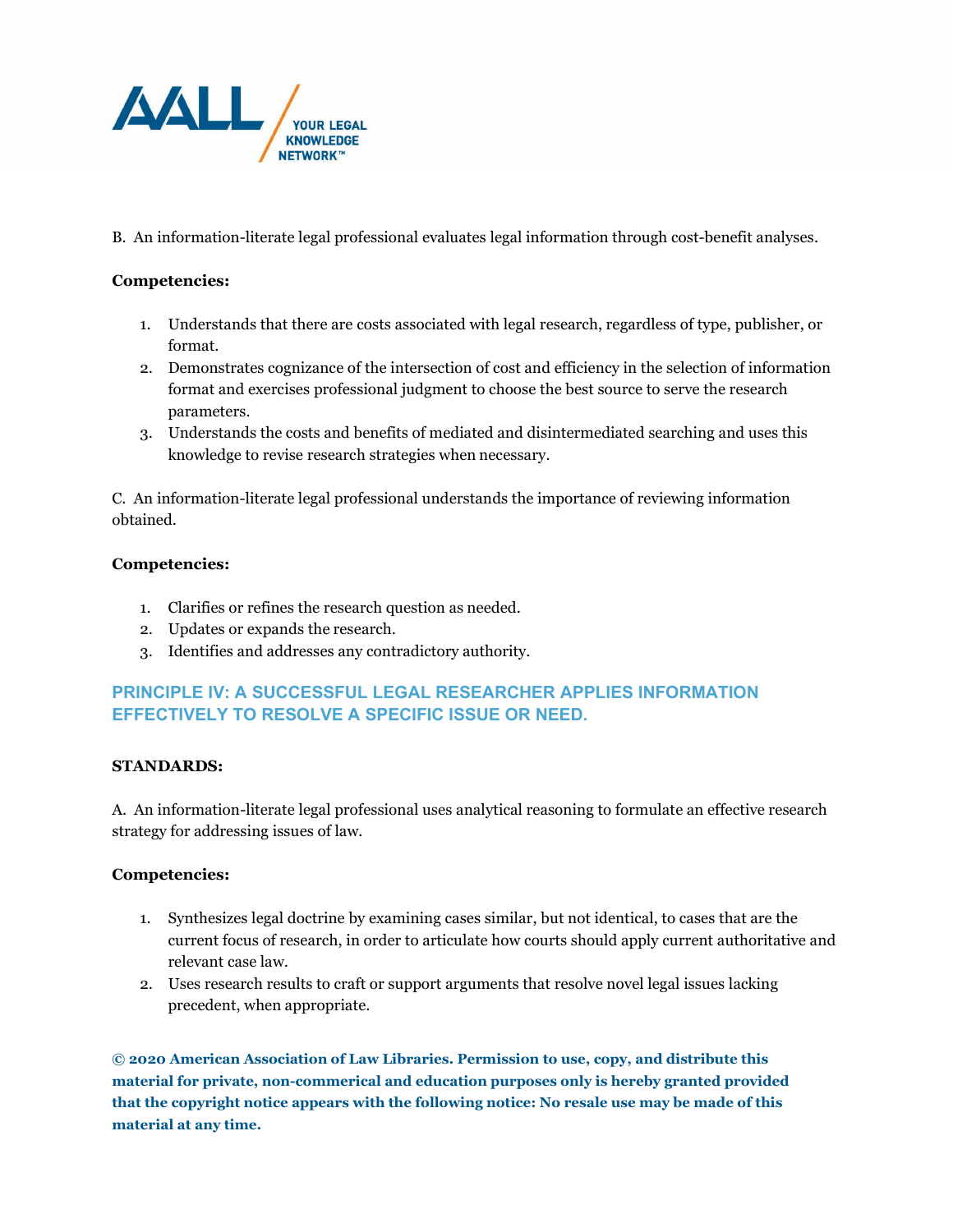

B. An information-literate legal professional modifies initial research strategies as necessary.

# **Competencies:**

- 1. Understands research as a recursive process and expands or narrows research queries after discovering unanticipated results.
- 2. Reflects on the successes or failures of prior strategies for integrating new information into the analysis; and utilizes concepts, theories, and facts from prior research to continue the process.
- 3. Identifies historical sources or scholarship from other disciplines relevant to resolving a specific issue.
- 4. Recognizes when specific questions within the larger research problem have not been answered with the information compiled, by either:
	- a. Recognizing when the ultimate questions presented have not been fully answered through the research already obtained, or
	- b. Realizing when sufficient research has been completed to address the legal issue or information need.

C. An information-literate legal professional understands when research has answered all questions posed, and when it provides sufficient background to explain or support a conclusion.

# **Competencies:**

- 1. Identifies unresolved issues and incorporates analogous background as appropriate if research has not clearly resolved all ambiguities or uncertainties within the issue posed.
- 2. Identifies scholarship from other disciplines relevant to resolving a specific issue.
- 3. Understands how courts or other legal decision-makers have applied materials from other disciplines in the past and determines when material from these disciplines might be persuasive in resolving a particular issue.
- 4. Locates background information to help answer a legal issue or need by using resources such as:
	- a. records of constitutional conventions,
	- b. legislative histories,
	- c. administrative histories,
	- d. trial or appellate briefs, or
	- e. economic, policy, business-specific, social, psychological, historical, or other relevant interdisciplinary information and data.

D. An information-literate legal professional applies and integrates research into a persuasive document.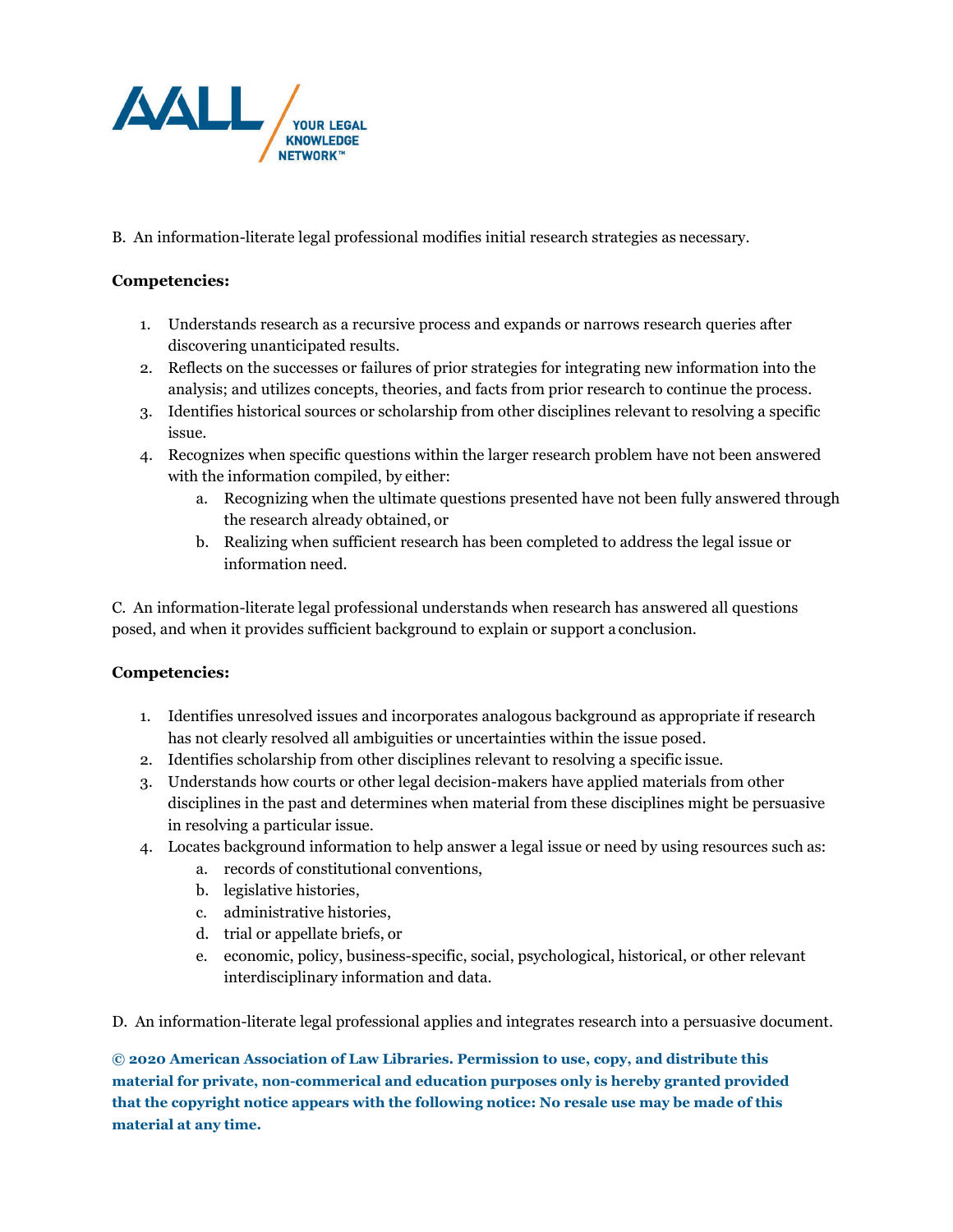

# **Competencies:**

- 1. Cites authority consistent with locally accepted rules, ensuring that cited references can be located by the reader.
- 2. Organizes and integrates content, quotations, or forms, and paraphrases in a manner that supports the argument, brief, analysis, or transaction.
	- a. Chooses an appropriate communication format and style for the intended audience; and
	- b. Integrates charts, maps, or photos into the document or presentation for maximally persuasive effect, when appropriate.

# **PRINCIPLE V: A SUCCESSFUL LEGAL RESEARCHER DISTINGUISHES BETWEEN ETHICAL AND UNETHICAL USES OF INFORMATION, AND UNDERSTANDS THE LEGAL ISSUES ASSOCIATED WITH THE DISCOVERY, USE, OR APPLICATION OF INFORMATION.**

# **STANDARDS:**

A. An information-literate legal professional understands and articulates the factors that determine the ethics and legality of information use in conformity with a lawyer's obligations to the court, the bar, and society.

# **Competencies:**

- 1. Comprehends and complies with laws and organizational (firm, school, court) rules on access to information resources and storage and dissemination ofinformation.
- 2. Understands intellectual property issues such as licensing, copyright, and fair use of copyrighted material.
- 3. Accurately articulates privacy, confidentiality, security, diligence, and other ethical issues related to research and practice, including the benefits and risks associated with relevant technology, in accordance with the Model Rules of Professional Conduct, the Model Code of Professional Responsibility, and theprevailing local law governing legal ethics.

B. An information-literate legal professional understands the laws, rules, and other legal authority that govern a lawyer's use of information in the course of practice.